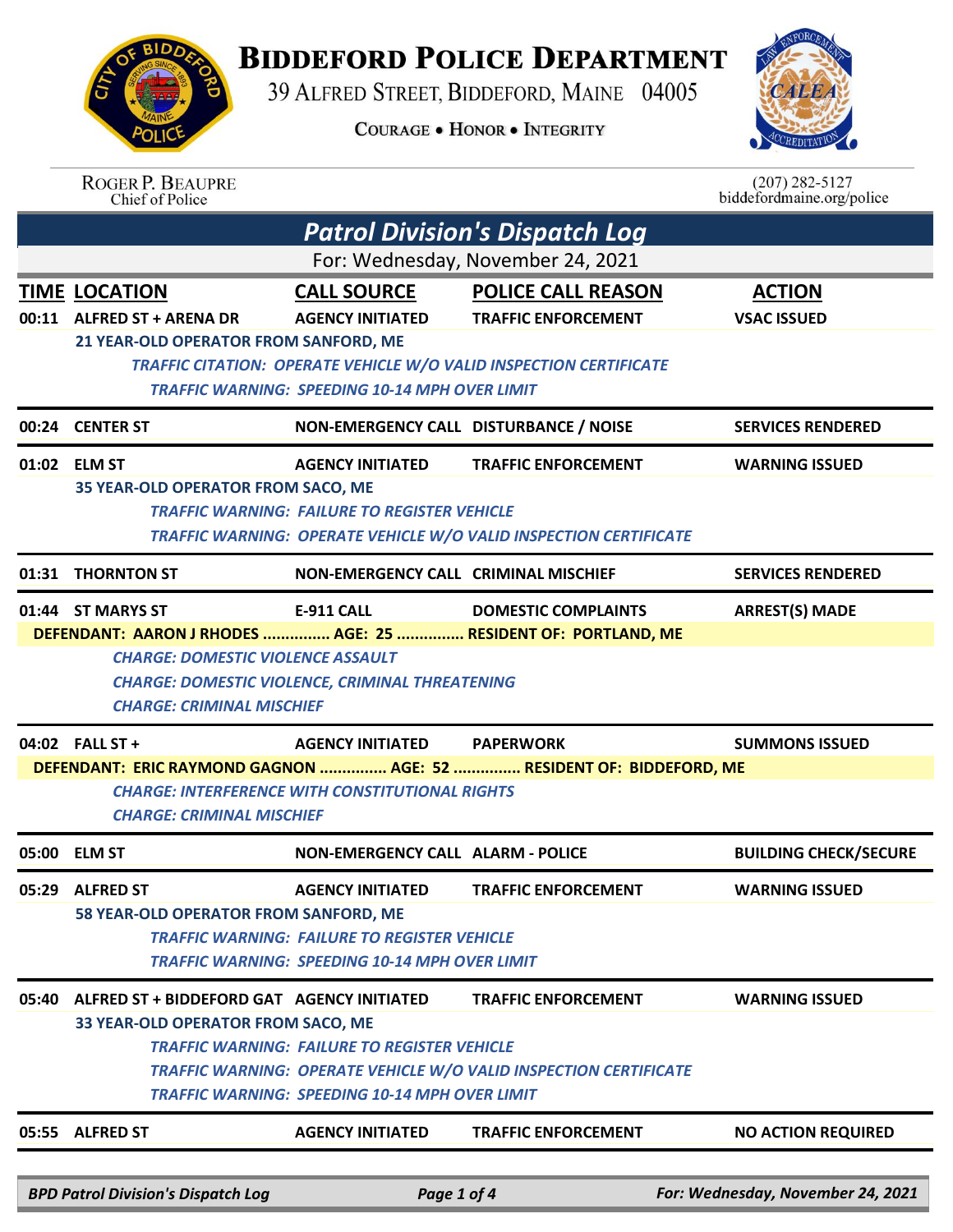|       | <b>TIME LOCATION</b>                                                               | <b>CALL SOURCE</b>                                                               | <b>POLICE CALL REASON</b>                    | <b>ACTION</b>               |
|-------|------------------------------------------------------------------------------------|----------------------------------------------------------------------------------|----------------------------------------------|-----------------------------|
|       | 06:19 ALFRED ST                                                                    | <b>WALK-IN AT STATION</b>                                                        | <b>PAPERWORK</b>                             | <b>PAPERWORK SERVED</b>     |
|       | 06:33 ELM ST                                                                       | <b>NON-EMERGENCY CALL DISABLED VEHICLE</b>                                       |                                              | <b>VEHICLE TOWED</b>        |
| 06:49 | <b>PRECOURT ST</b>                                                                 | <b>NON-EMERGENCY CALL ALARM - POLICE</b>                                         |                                              | <b>FALSE ALARM</b>          |
| 07:57 | <b>GRAHAM ST</b>                                                                   | <b>NON-EMERGENCY CALL CHECK WELFARE</b>                                          |                                              | <b>NEGATIVE CONTACT</b>     |
|       | 08:15 POOL ST + KYLE LN<br><b>65 YEAR-OLD OPERATOR FROM SCARBOROUGH, ME</b>        | <b>AGENCY INITIATED</b><br><b>TRAFFIC WARNING: SPEEDING 10-14 MPH OVER LIMIT</b> | <b>TRAFFIC ENFORCEMENT</b>                   | <b>WARNING ISSUED</b>       |
|       | 08:24 POOL ST + SOKOKIS RD<br><b>41 YEAR-OLD OPERATOR FROM OXFORD, ME</b>          | <b>AGENCY INITIATED</b><br><b>TRAFFIC WARNING: SPEEDING 10-14 MPH OVER LIMIT</b> | <b>TRAFFIC ENFORCEMENT</b>                   | <b>WARNING ISSUED</b>       |
| 08:29 | POOL ST + MEETINGHOUSE R AGENCY INITIATED<br>25 YEAR-OLD OPERATOR FROM ORLAND, ME  | <b>TRAFFIC WARNING: SPEEDING 10-14 MPH OVER LIMIT</b>                            | <b>TRAFFIC ENFORCEMENT</b>                   | <b>WARNING ISSUED</b>       |
|       | 08:37 ALFRED ST                                                                    | <b>AGENCY INITIATED</b>                                                          | <b>COMMUNITY ENGAGEMENT</b>                  | <b>SERVICES RENDERED</b>    |
| 08:58 | <b>MAIN ST</b>                                                                     | <b>AGENCY INITIATED</b>                                                          | <b>COMMUNITY ENGAGEMENT</b>                  | <b>NO VIOLATION</b>         |
|       | 09:33 POOL ST + DECARY RD<br>21 YEAR-OLD OPERATOR FROM CHICOPEE, MA                | <b>AGENCY INITIATED</b><br><b>TRAFFIC WARNING: SPEEDING 10-14 MPH OVER LIMIT</b> | <b>TRAFFIC ENFORCEMENT</b>                   | <b>WARNING ISSUED</b>       |
| 09:38 | <b>PAQUIN AVE</b>                                                                  | NON-EMERGENCY CALL PARKING COMPLAINT                                             |                                              | <b>SERVICES RENDERED</b>    |
| 09:55 | <b>LANDRY ST</b>                                                                   | <b>AGENCY INITIATED</b>                                                          | <b>OUT FOR FOLLOW UP</b>                     | <b>SERVICES RENDERED</b>    |
| 10:25 | <b>MAINE TPKE</b>                                                                  | <b>NON-EMERGENCY CALL BOLO</b>                                                   |                                              | <b>NEGATIVE CONTACT</b>     |
| 10:36 | <b>POOL ST + LEDGEMERE DR</b><br><b>19 YEAR-OLD OPERATOR FROM PATTERSONVLE, NY</b> | <b>AGENCY INITIATED</b><br><b>TRAFFIC WARNING: SPEEDING 10-14 MPH OVER LIMIT</b> | <b>TRAFFIC ENFORCEMENT</b>                   | <b>WARNING ISSUED</b>       |
| 10:37 | <b>BIRCH ST</b>                                                                    | <b>AGENCY INITIATED</b>                                                          | <b>OUT FOR FOLLOW UP</b>                     | <b>SERVICES RENDERED</b>    |
| 10:57 | <b>LAMBERT ST</b>                                                                  | <b>NON-EMERGENCY CALL JUVENILE OFFENSES</b>                                      |                                              | <b>REPORT TAKEN</b>         |
|       | 11:31 ALFRED ST                                                                    |                                                                                  | NON-EMERGENCY CALL CRIM THREAT / TERRORIZING | <b>REPORT TAKEN</b>         |
| 11:37 | <b>MAIN ST</b>                                                                     | <b>NON-EMERGENCY CALL CRIMINAL MISCHIEF</b>                                      |                                              | <b>REPORT TAKEN</b>         |
|       | 11:47 HILL ST                                                                      | <b>AGENCY INITIATED</b>                                                          | <b>IMPOUND YARD OPEN</b>                     | <b>SERVICES RENDERED</b>    |
|       | 12:02 ELM ST                                                                       | <b>AGENCY INITIATED</b>                                                          | <b>PRO-ACTIVE DV RESPONSE TEAM</b>           | <b>NO VIOLATION</b>         |
| 12:21 | <b>MAIN ST</b>                                                                     | <b>AGENCY INITIATED</b>                                                          | <b>PAPERWORK</b>                             | <b>PAPERWORK NOT SERVED</b> |
|       | <b>12:26 PIKE ST</b>                                                               | <b>AGENCY INITIATED</b>                                                          | <b>PAPERWORK</b>                             | <b>PAPERWORK NOT SERVED</b> |
| 12:31 | <b>MAIN ST</b>                                                                     | <b>AGENCY INITIATED</b>                                                          | <b>PAPERWORK</b>                             | <b>PAPERWORK NOT SERVED</b> |
|       |                                                                                    |                                                                                  |                                              |                             |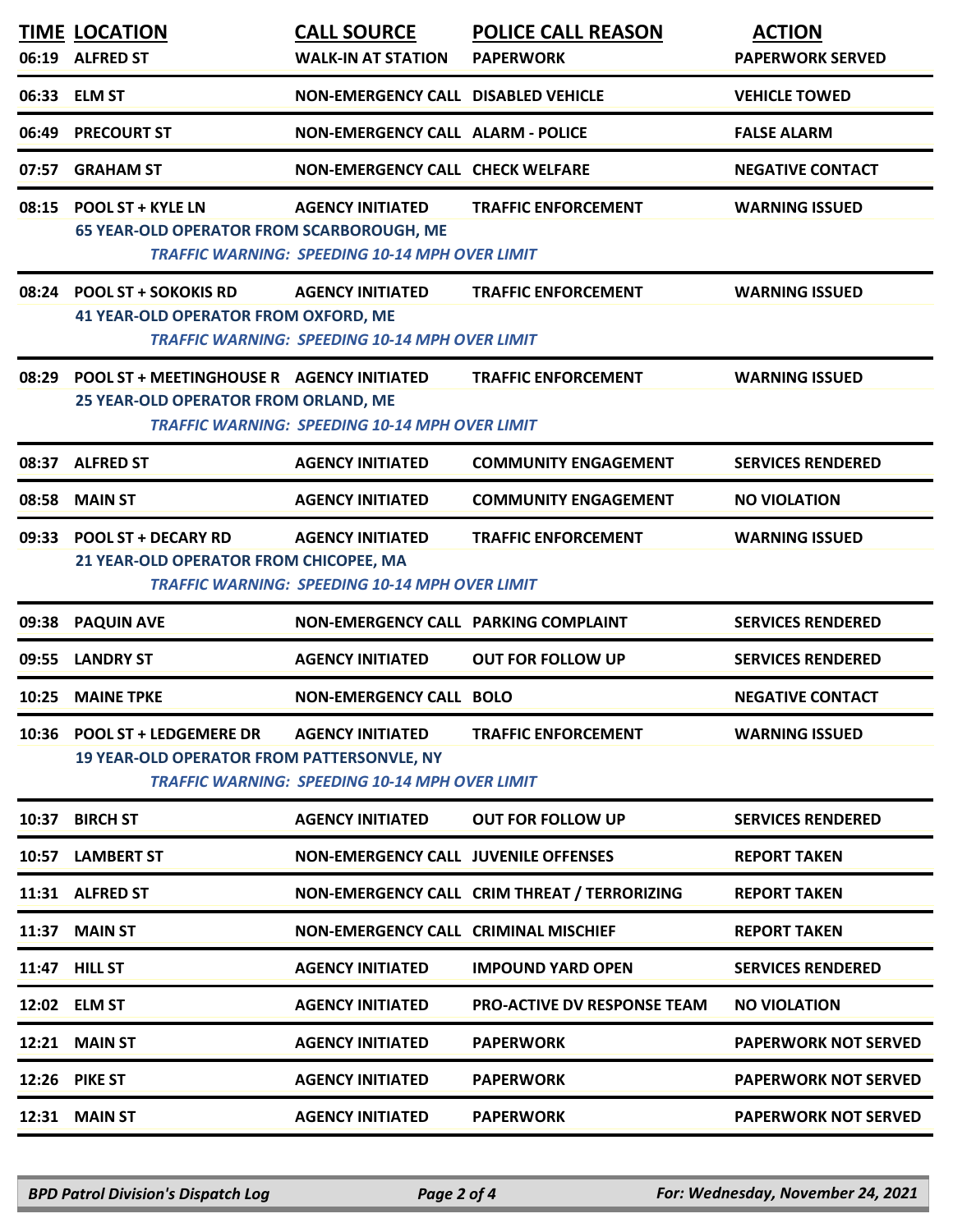|       | <b>TIME LOCATION</b><br>13:22 MAIN ST                                         | <b>CALL SOURCE</b><br><b>AGENCY INITIATED</b>                                             | <b>POLICE CALL REASON</b><br><b>COMMUNITY ENGAGEMENT</b>                                      | <b>ACTION</b><br><b>SERVICES RENDERED</b> |
|-------|-------------------------------------------------------------------------------|-------------------------------------------------------------------------------------------|-----------------------------------------------------------------------------------------------|-------------------------------------------|
|       | 14:01 ALFRED ST                                                               | <b>AGENCY INITIATED</b>                                                                   | <b>CAR SEAT DETAIL</b>                                                                        | <b>SERVICES RENDERED</b>                  |
|       | 14:02 WHITEWATER DR                                                           | <b>AGENCY INITIATED</b>                                                                   | <b>SEX OFFENDER REGISTRATION</b>                                                              | <b>REPORT TAKEN</b>                       |
|       | 14:10 ELM ST                                                                  | E-911 CALL                                                                                | <b>ASSIST: VEHICLE CRASH - FIRE / EMS STATE FORM TAKEN</b>                                    |                                           |
|       | 14:21 ELM ST                                                                  |                                                                                           | NON-EMERGENCY CALL VEHICLE CRASH - POLICE ONLY                                                | <b>STATE FORM TAKEN</b>                   |
|       | 14:47 PRECOURT ST + ALFRED ST                                                 | E-911 CALL                                                                                | <b>VEHICLE CRASH - POLICE ONLY</b>                                                            | <b>STATE FORM TAKEN</b>                   |
|       | 15:12 ELM ST                                                                  | <b>WALK-IN AT STATION</b>                                                                 | <b>FRAUD / SCAM</b>                                                                           | <b>REFERRED OTHER AGENCY</b>              |
|       | 15:18 ALFRED ST                                                               | <b>WALK-IN AT STATION</b>                                                                 | <b>ASSIST CITIZEN</b>                                                                         | <b>SERVICES RENDERED</b>                  |
|       | 15:22 SOUTH ST + SOUTHVIEW DR                                                 | NON-EMERGENCY CALL OUT FOR FOLLOW UP                                                      |                                                                                               | <b>SERVICES RENDERED</b>                  |
|       | 15:26 SULLIVAN ST                                                             | <b>NON-EMERGENCY CALL CHECK WELFARE</b>                                                   |                                                                                               | <b>SERVICES RENDERED</b>                  |
|       | 15:34 ELM ST                                                                  | NON-EMERGENCY CALL SHOPLIFTING<br><b>CHARGE: THEFT BY UNAUTHORIZED TAKING OR TRANSFER</b> | DEFENDANT: JEFFREY DANIEL DESROCHERS  AGE: 24  RESIDENT OF: BIDDEFORD, ME                     | <b>SUMMONS ISSUED</b>                     |
|       | 15:50 WEST ST + ELM ST                                                        | <b>E-911 CALL</b>                                                                         | <b>SUSPICION</b>                                                                              | <b>GONE ON ARRIVAL</b>                    |
|       | 15:57 ALFRED ST                                                               | <b>WALK-IN AT STATION</b>                                                                 | <b>PAPERWORK</b>                                                                              | <b>SERVICES RENDERED</b>                  |
|       |                                                                               |                                                                                           |                                                                                               |                                           |
|       | 16:03 BENSON RD                                                               |                                                                                           | NON-EMERGENCY CALL ATTEMPTED/THREATENED SUICIDE REPORT TAKEN                                  |                                           |
|       | 16:50 ELM ST + PEARL ST<br>79 YEAR-OLD OPERATOR FROM OLD ORCHARD BCH, ME      | <b>AGENCY INITIATED</b>                                                                   | <b>TRAFFIC ENFORCEMENT</b><br><b>TRAFFIC WARNING: OPERATING WITHOUT HEADLIGHTS AFTER DARK</b> | <b>WARNING ISSUED</b>                     |
|       | 17:04 CENTER ST + ELM ST<br><b>66 YEAR-OLD OPERATOR FROM LYMAN, ME</b>        | <b>AGENCY INITIATED</b><br><b>TRAFFIC WARNING: FAILURE TO REGISTER VEHICLE</b>            | <b>TRAFFIC ENFORCEMENT</b>                                                                    | <b>WARNING ISSUED</b>                     |
|       | 17:07 MEDICAL CENTER DR<br><b>CHARGE: ASSAULT</b>                             | NON-EMERGENCY CALL ASSAULT                                                                | DEFENDANT: CLIFFORD GEORGE HUTSON  AGE: 50  RESIDENT OF: BIDDEFORD, ME                        | <b>SUMMONS ISSUED</b>                     |
|       | 17:20 ALFRED ST                                                               | NON-EMERGENCY CALL ASSIST OTHER AGENCY                                                    |                                                                                               | <b>SERVICES RENDERED</b>                  |
|       | 17:24 ELM ST + BEAUDOIN AVE<br><b>41 YEAR-OLD OPERATOR FROM BIDDEFORD, ME</b> | <b>AGENCY INITIATED</b><br><b>TRAFFIC WARNING: OPERATING A DEFECTIVE MOTOR VEHICLE</b>    | <b>TRAFFIC ENFORCEMENT</b>                                                                    | <b>WARNING ISSUED</b>                     |
| 17:48 | <b>POOL ST</b>                                                                | <b>AGENCY INITIATED</b>                                                                   | <b>DISABLED VEHICLE</b>                                                                       | <b>SERVICES RENDERED</b>                  |
|       | 18:11 ALFRED ST + BOULDER WAY                                                 | <b>E-911 CALL</b>                                                                         | <b>BOLO</b>                                                                                   | <b>SERVICES RENDERED</b>                  |
| 18:19 | <b>ALFRED ST</b>                                                              | <b>WALK-IN AT STATION</b>                                                                 | <b>CRIM THREAT / TERRORIZING</b>                                                              | <b>REPORT TAKEN</b>                       |